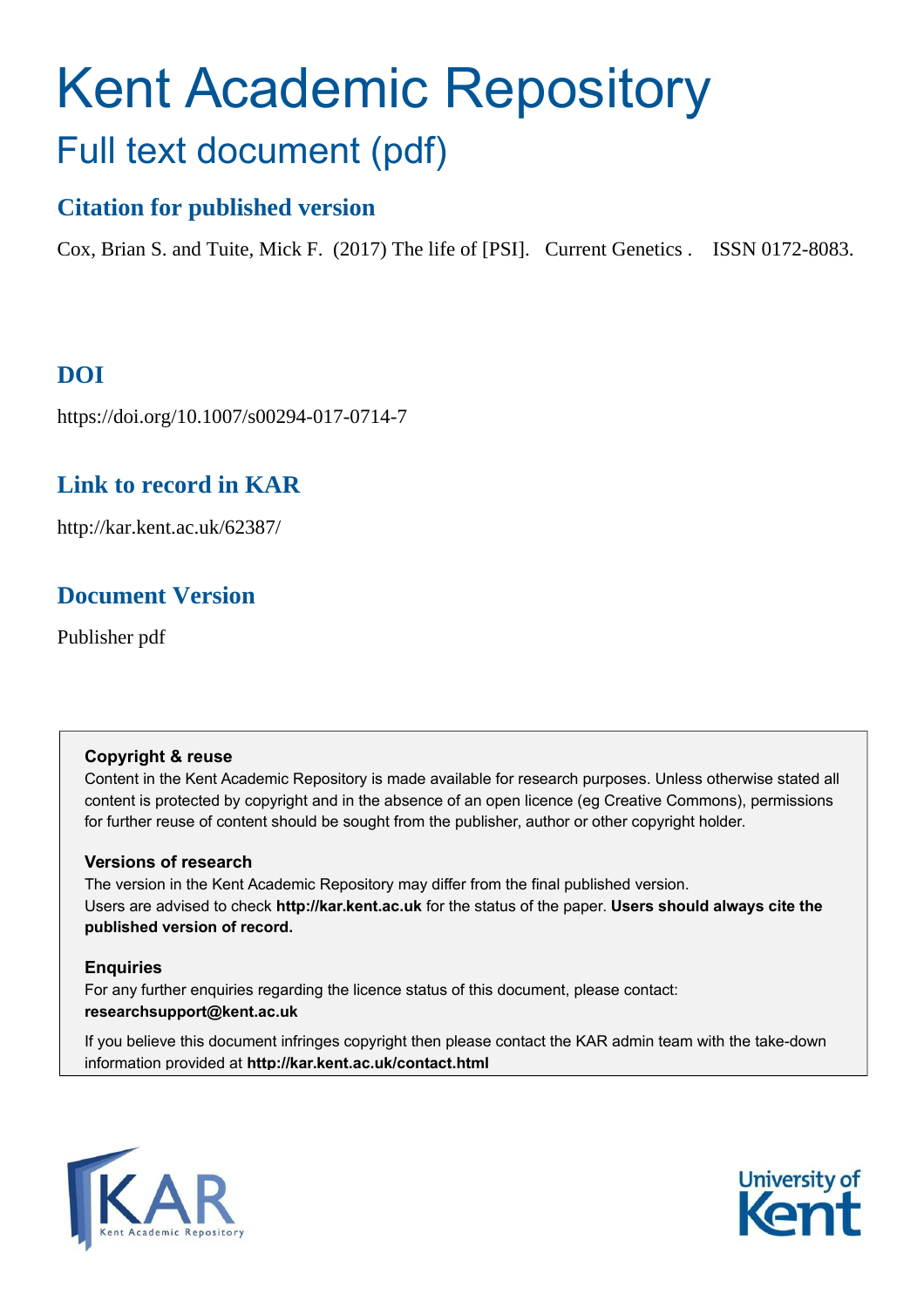REVIEW

### **The life of [***PSI***]**

**BrianCox**<sup> $1,2$ </sup>  $\bullet$  **• Mick Tuite**<sup>1</sup>

Received: 7 May 2017 / Revised: 22 May 2017 / Accepted: 24 May 2017 © The Author(s) 2017. This article is an open access publication

<span id="page-1-0"></span>**Abstract** The AAA+ disaggregase Hsp104 is essential for the maintenance and inheritance of nearly all known prions of the yeast *Saccharomyces cerevisiae*. Uniquely for [*PSI*<sup>+</sup>], the prion form of the Sup35 protein, there seem to be two activities, involving differing co-chaperones, by which Hsp104 affects the inheritance of [*PSI*<sup>+</sup>], the prion form of the Sup35 protein. Each pathway is also involved in protection against ageing, one through disaggregation of damaged proteins and the other through their retention in the mother cell during budding. Mutations in both Hsp104 and Sup35 affect prion inheritance by one or other of these pathways, as does manipulation of either Hsp104 enzyme activity or expression, in both vegetative (budding) divisions and in sporulation. Based on our recent finding (Ness et al. in Molec Microbiol 104:125–143, [2017](#page-7-4)) we suggest that the management of the heritable prion forms of Sup35 in [*PSI*<sup>+</sup>] cells in sporulation may be a marker for a role for Hsp104 in rejuvenation during sporulation.

**Keywords** Prion · [PSI] · Sup35 · Hsp104 · Sporulation · Yeast

Communicated by M. Kupiec.

 $\boxtimes$  Brian Cox bsc1@kent.ac.uk

1 Kent Fungal Group, School of Biosciences, University of Kent, Canterbury, Kent CT2 7NJ, UK

2 Linacre College, Oxford University, St. Cross Rd, Oxford OX1 3JA, UK

#### **Introduction**

Prions are proteins which can adopt various forms of aggregation and folding which affect the phenotype of the 'host' organism and are heritable or infectious. Commonly cited models are the neurodegenerative diseases in mammals linked to the prion forms of the PrP protein expressed in the brain (Prusiner [2013](#page-7-0), review), in *E*. *coli*, a protein, *curli*, which is excreted and helps in the formation of biofilms and in the yeast *Saccharomyces cerevisiae*, the [*PSI*<sup>+</sup>] prion, which is an aggregate of the polypeptide chain termination factor Sup35/eRF3 (Tuite et al. [2015](#page-7-1), review). In *S*. *cerevisiae*, the prion-associated phenotypes are stable over thousands of cell generations, while PrP-based infections are essentially incurable.

Most, if not all prions so far identified consist of amyloid fibres in which the individual proteins, unlike the native form, are rich in β-sheet. The phenotype which is most commonly used to identify [*PSI*<sup>+</sup>] strains of yeast arises through a deficiency in chain termination at nonsense codons. The indicator read-through phenotype is an alleviation of nonsense mutations in vitro or in vivo in either the *ADE1* or the *ADE2* gene (Cox [1965;](#page-7-2) Tuite et al. [1983](#page-7-3)). Such mutations cause a red pigment to accumulate in cells; the [*PSI*<sup>+</sup>] prion prevents that and colonies of [*PSI*<sup>+</sup>] *ade1*- *14* mutants, for example, are white (Fig. [1](#page-1-0)). From the earliest days of its discovery (Cox [1965\)](#page-7-2), the colour difference between [*PSI*<sup>+</sup>] and [*psi*<sup>−</sup>] strains has allowed conditions in which the inheritance of the prion is rendered unstable, to be readily identified.

Both inheritance and infection of prions are the consequence of the ability of amyloid fibre to template the addition and refolding of monomeric protein to the growing fibres with fragmentation increasing their numbers.

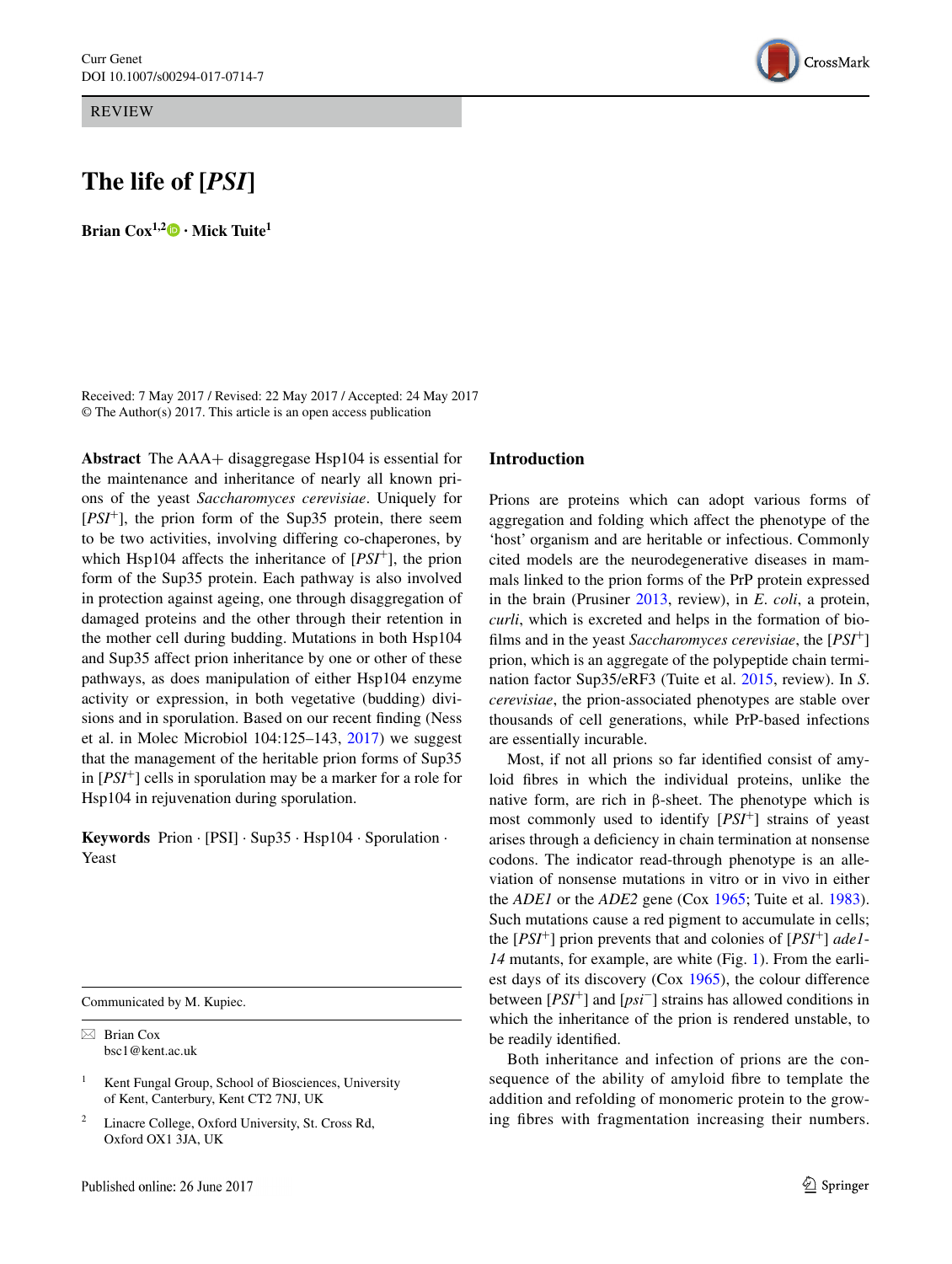

Growth with overexpression of **Hsp104** 

Fig. 1 Three modes of curing the [*PSI<sup>+</sup>*] prion. Plating cultures of the 74D-694 [*PSI*+] strain grown for three generations in 5 mM GdnHCl (*top*) or over-expressing Hsp104 (*bottom left*) or Hsp104K218T,K620T (*bottom right*). In this experiment 22% of the colonies *bottom left* were wholly red (i.e. [*psi*−]) and the remainder either wholly *white* [*PSI*+] or *half red* and *half white* having segregated [*PSI*+] and [*psi*−] daughters in the first division after plating onto the agar. In contrast, every colony from cells over-expressing

The remodeling and addition of molecules to an aggregate can occur spontaneously, but is greatly enhanced by pre-existing remodeled molecules. The new additions adopt the form of the model template, and fragmentation promotes an exponential increase in amount of amyloid from a pool of monomer both in vitro and in vivo.

<span id="page-2-0"></span>A number of factors have been found to affect the stability of inheritance of prions. The stability of [*PSI*<sup>+</sup>] is affected by environmental stress (e.g. Singh et al. [1979](#page-7-5); Tuite et al. [1981;](#page-7-6) Newnam et al. [2011\)](#page-7-7) or by mutations in either the *SUP35* or the *HSP104* gene (Young and Cox [1971;](#page-7-8) Doel et al. [1994;](#page-7-9) DePace et al. [1998\)](#page-7-10) or by manipulation of gene expression (Chernoff et al. [1995;](#page-7-11) Glover and Lum [2009](#page-7-12); Helsen and Glover [2012a,](#page-7-13) [b;](#page-7-14) Chernova et al. [2017;](#page-7-15) Ness et al. [2017\)](#page-7-4). Some of the variant forms of the prion amyloid also show an inherent instability during cell division (Uptain et al. [2001\)](#page-7-16). The degree of instability can range from total loss of the prion (often referred to as 'curing') to stochastic random loss characteristically giving rise to red sectors on white [*PSI*<sup>+</sup>] colonies. The involvement of Hsp104 is because this chaperone is required for the fragmentation of amyloid fibres of nearly all yeast prions so far identified, including the Sup35p  $[PSI^+]$  prion.

 Hsp104K218T, K620T, like those in process of curing by GdnHCl (*top*) must have started from a cell carrying at least one [*PSI*+] propagon because each colony has one (often more) white [*PSI*+] sectors of variable numbers and sizes, indicating that it was genetically [*PSI*+] at the time of plating onto agar. No *red* [*psi*−] colonies were observed. Refer to Fig. [2](#page-2-0) for the percentages of [*PSI*+] colonies at this time point

#### **The Hsp104 'curing' paradox**

Recently, we provided evidence that definitively supports one of two theories which have been offered for a longrunning paradox surrounding the inheritance of [*PSI*<sup>+</sup>] (Ness et al.  $2017$ ). The paradox is as follows: the  $AA+$ disaggregase Hsp104 is essential for [*PSI*<sup>+</sup>] inheritance and blocking the ATPase activity of Hsp104 using guanidine hydrochloride (GdnHCl) allows the prion to be diluted out during cell division due to the loss of fragmentation by this disaggregase (Eaglestone et al. [2000](#page-7-17); Byrne et al. [2007\)](#page-7-18). But [*PSI*<sup>+</sup>] can also be eliminated from cells by elevating the levels of the same enzyme (Chernoff et al. [1995](#page-7-11)). The most straight-forward explanation for this oddity, first offered by Paushkin et al. ([1996](#page-7-19)), was that over-expression caused an increase in the disaggregase activity of the enzyme such that the amyloid aggregates of the prion form of Sup35 were resolved into its constituent monomers in their native form. This would result in the restoration of normal polypeptide chain termination activity to Sup35 and abolishing both the readthrough of nonsense codons characteristic of the presence of [*PSI*<sup>+</sup>] and the templating activity of the prion form of the protein on which its inheritance depends. Yet this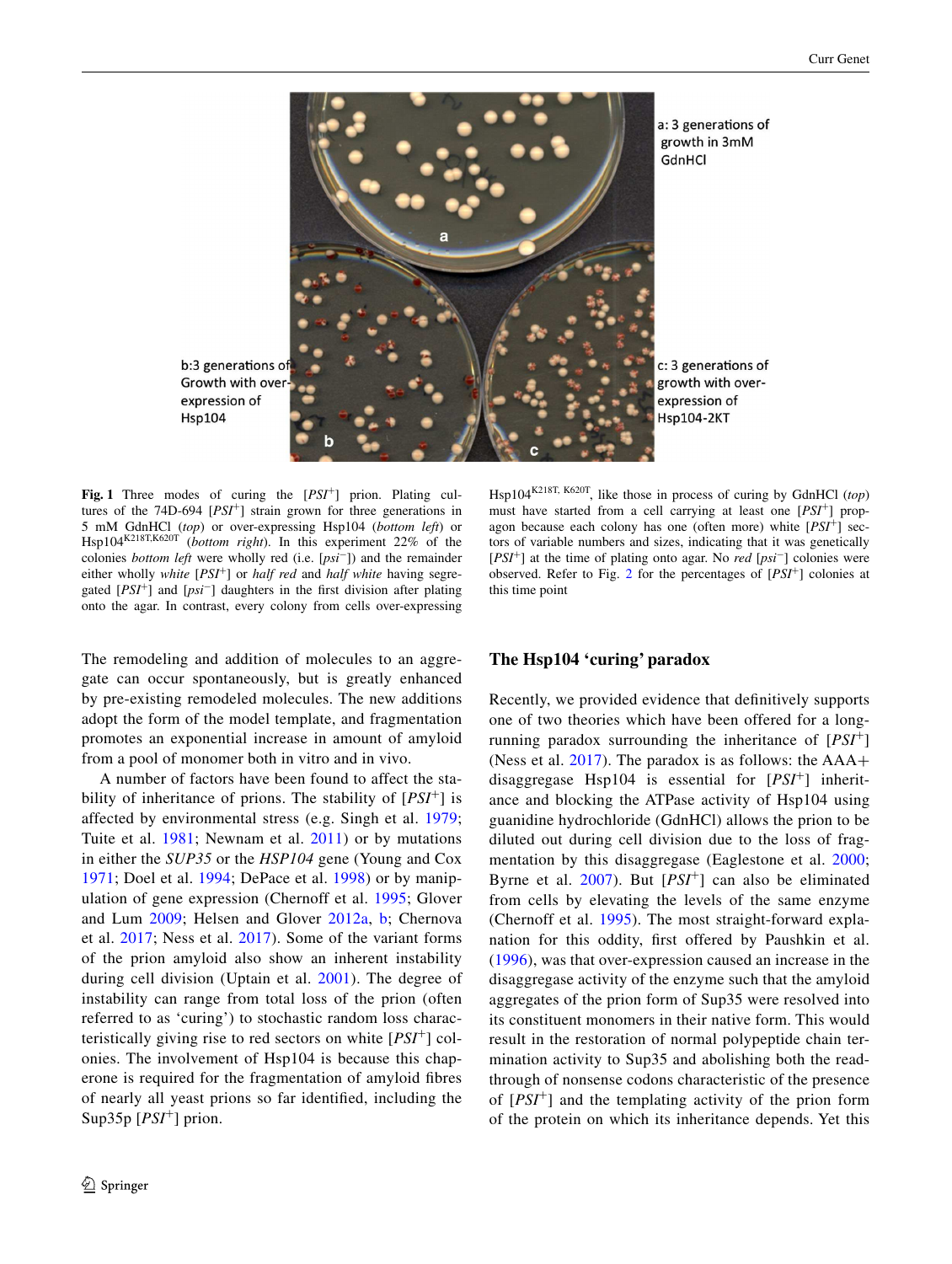hypothesis has now been challenged by our new findings (Ness et al. [2017\)](#page-7-4).

We show that there is no significant degradation of Sup35 [*PSI*<sup>+</sup>] high molecular weight (HMW) aggregates into lower molecular weight forms when Hsp104 is over-expressed. Rather what happens in many cell divisions is that the genetic units of prion inheritance, entities we call propagons (Cox et al. [2003\)](#page-7-20), are partitioned unequally prior to cells dividing. Retention by the mother cell is such that in about 10% of divisions per generation in our strains and conditions, a daughter cell, and *always* the daughter cell, segregates without any prions and is [*psi*<sup>−</sup>] (Figs. [1,](#page-1-0) [3\)](#page-3-0) (Ness et al. [2017](#page-7-4)). By contrast, the over-expression of an ATPase-negative mutant of Hsp104 (Hsp104<sup>2KT</sup>) in a  $[PSI^+]$  cell leads to the competitive inhibition of the wild type ATPase and the resulting prion loss mimics quantitatively the kinetics of GdnHClinduced  $[PSI^+]$  curing (Fig. [2\)](#page-2-0) (Ness et al. [2017](#page-7-4)). However, this mode of curing by Hsp104<sup>2KT</sup> over-expression, as with GdnHCl-induced curing, results from dilution out of propagons during cell division (Byrne et al. [2007\)](#page-7-18) with a halving in the number of propagons in each generation (Cox et al. [2003;](#page-7-20) Ness et al. [2017](#page-7-4)). Nevertheless, the consequences for prion inheritance of over-expression of this mutant differs dramatically from GdnHCl inhibition of Hsp104, in that from the very earliest stages of over-expression red sectors start to appear on the mature colonies growing from [*PSI*<sup>+</sup>] cells after plating on standard growth medium relieves the over-expression (Fig. [1c](#page-1-0)). This is a clear indication that over-expression of the mutant Hsp104 induces a change which is inherited through several generations but only expressed once over-expression is relieved.

There are genetic differences as well as differences in molecular events between the two  $[PSI^+]$  'curing' regimes mediated by wild type and mutant Hsp104, respectively. These are first, that the N-terminal domain of Hsp104 is dispensable for the propagation of all yeast prions, but is required for curing by over-expression (Hung and Masison [2006](#page-7-21)). Second, the loss of the Hsp90 co-chaperones Sti1 and Cpr7 interferes neither with the propagation of [*PSI*<sup>+</sup>] nor with the curing of [*PSI*<sup>+</sup>] by growth in GdnHCl, but loss of either or both does almost abolish the curing by wild type Hsp104 over-expression (Moosavi et al. [2010](#page-7-22); Reidy and Masison [2010](#page-7-23)). Third, an Hsp104 binding site in the M-region of Sup35 allows binding without the cooperation of Hsp70 or Sis1 (Helsen and Glover [2012a,](#page-7-13) [b](#page-7-14), Winkler et al. [2012a](#page-7-24); Frederick et al. [2014](#page-7-25)) and deletion of residues 131–140 in the M region of Sup35 eliminates curing by over-expression, but has no other effect on [*PSI*<sup>+</sup>] propagation (Helsen and Glover [2012a](#page-7-13), [b\)](#page-7-14) and curing by inhibition of Hsp104 ATPase proceeds normally.

<span id="page-3-0"></span>

**Fig. 2** Two modes of [*PSI*<sup>+</sup>] elimination involving Hsp104. Elimination of [*PSI*<sup>+</sup>] by over-expression of Hsp104 (*empty square*) shows very different kinetics to elimination by inhibition of Hsp104 ATPase

by adding 5 mM guanidine hydrochloride to the medium (*empty circle*). In this experiment Hsp104 over-expression was driven from the *GAL1, 10* promoter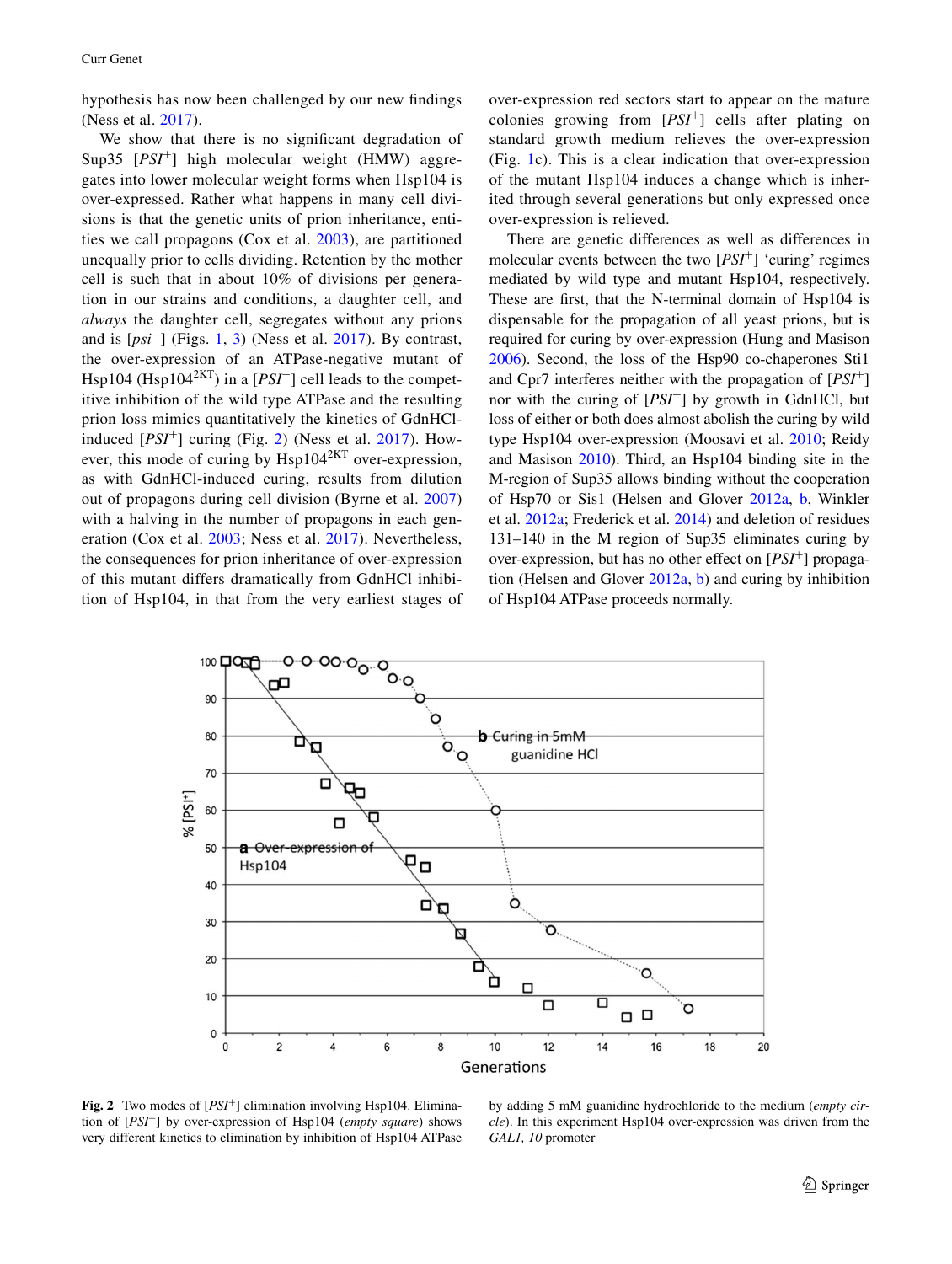

<span id="page-4-0"></span>**Fig. 3** The distribution of [*PSI*+] propagons between mothers and daughters following over-expression of Hsp104. After 5.7 generations post induction of elevated levels of Hsp104, propagon numbers were counted by the single-cell method of Cox et al. ([2003\)](#page-7-20) and the numbers in daughter cells are plotted against those in their mothers. The *dotted line box* indicates the limits of such plots in various control and  $t_0$  populations, and the *dashed regression lines* are the observed limits of the proportion of propagons segregating to daughter cells in these populations. The average value of this proportion is 0.4, the approximate ratio of the volumes of mother and daughter cells at cytokinesis (Byrne et al. [2009\)](#page-7-32). The extreme ratios observed in control and  $t_0$  divisions were 0.57 and 0.33. The points below the lower regression are the result of retention of propagons in mother cells. Those *points* indicating divisions where the daughters were [*psi*−] (no popagons) are highlighted

#### **Hsp104:Sup35 interactions**

These genetic differences correlate with different binding regimes of Hsp104 with the Sup35 amyloid substrate: "productive" but labile, leading to prion aggregate fragmentation, presumably common to all Hsp104-dependent yeast prions and "non-productive" and stable, dependent, in Sup35, on Sup35M-domain residues 131–140.

The productive interaction involves Hsp104 being recruited to the substrate by Hsp40 (Sis1)/Hsp70 (Ssa1) chaperones (Tipton et al. [2008;](#page-7-26) Winkler et al. [2012b](#page-7-27); Lee et al. [2013\)](#page-7-28) leading to polymer fragmentation. The second, non-productive binding regime in the M-region of Sup35 allows binding without the cooperation of Hsp70 or Hsp40 but does involve the two Hsp90s, Cpr7 and Sti1 (Helsen and Glover [2012a](#page-7-13), [b;](#page-7-14) Winkler et al. [2012a](#page-7-24); Frederick et al. [2014](#page-7-25)). Saarikangas and Barral [2015,](#page-7-29) have described replicative age-related mother cell retention of, among other proteins, Sup35 [*PSI*<sup>+</sup>] aggregates. The aggregates involve Hsp104 associated with Hsp70s and are observed in the absence of over-expression of Hsp104. Instability of [*PSI*<sup>+</sup>] is not observed in these conditions, nor is malpartition. It may be that the association of Sup35 with these objects is the labile one described by Frederick et al. [\(2014\)](#page-7-25), allowing normal partition and becomes stable with over-expression when the binding involves Hsp90s and not Hsp70s.

Hsp104 has also, apparently two different roles: disaggregation of toxic and misfolded proteins, particularly those resulting from heat-shock, and anchoring misfolded proteins to the actin cytoskeleton. The latter role is associated with cell ageing and involves lantrunculin-sensitive anchoring to the actin cytoskeleton of ageing mother cells as part of the rejuvenation of daughter cells (Tessarz et al. [2009](#page-7-30); Helsen and Glover [2012a,](#page-7-13) [b](#page-7-14)). Ness et al. ([2017\)](#page-7-4) propose this latter activity is also likely to be responsible for [*PSI*<sup>+</sup>] loss induced by over-expression of Hsp104, an activity which is unique to this one prion out of the halfdozen which have been checked.

### **Inheritance of [***PSI*<sup>+</sup>**] propagons in zygotes and asci**

Hsp104 also has effects, few of which have been reported, on the propagation of the [*PSI*<sup>+</sup>] prion in sporulation. These effects have been revealed by dominant mutations of Hsp104 which were the first mutants isolated in this gene in 1968 by Hamish Young (Young and Cox [1971\)](#page-7-8). We now call such mutants "PNM" ("Psi No More") and the two *PNM* loci identified by Young in his original screen are the *HSP104* gene (*PNM1*; Cox, BS, Kerry KM, unpublished) and the *SUP35* gene (*PNM2*; Doel et al. [1994](#page-7-9)). PNM mutants can prevent the inheritance of [*PSI*<sup>+</sup>] by spores as shown by the observation that when either *PNM1* [*psi*<sup>−</sup>] or *PNM2* [*psi*<sup>−</sup>] mutants are mated with a [*PSI*<sup>+</sup>] strain the diploids are [*psi*<sup>−</sup>] and so are all the meiotic products i.e. haploid spores, after sporulation (Fig. [4a](#page-4-0)). This is not a universal effect because some conformational variants of [*PSI*<sup>+</sup>] are not eliminated by *PNM1* mutations (Derkatch et al. [1999](#page-7-31)) consistent with the observation of Frederick et al. ([2014\)](#page-7-25) that different conformational variants of Sup35 show differing degrees of Hsp70-independent interaction with Hsp104.

In a *PNM1.1* [ $psi^-$ ] × [*PSI*<sup>+</sup>] cross, some of the PNMinduced elimination of [*PSI*<sup>+</sup>] occurs during the growth of the diploid culture following mating and before sporulation, leading to the 4:0 segregation of [*psi*<sup>−</sup>]:[*PSI*<sup>+</sup>] spore cultures (Young and Cox [1971\)](#page-7-8) (Fig. [4a](#page-4-0)). However, if the switch to sporulation-inducing growth conditions occurs 4 h after the zygote forms and before it can resume growth after mating, more than 90% of the propagons are eliminated in the course of sporulation itself. This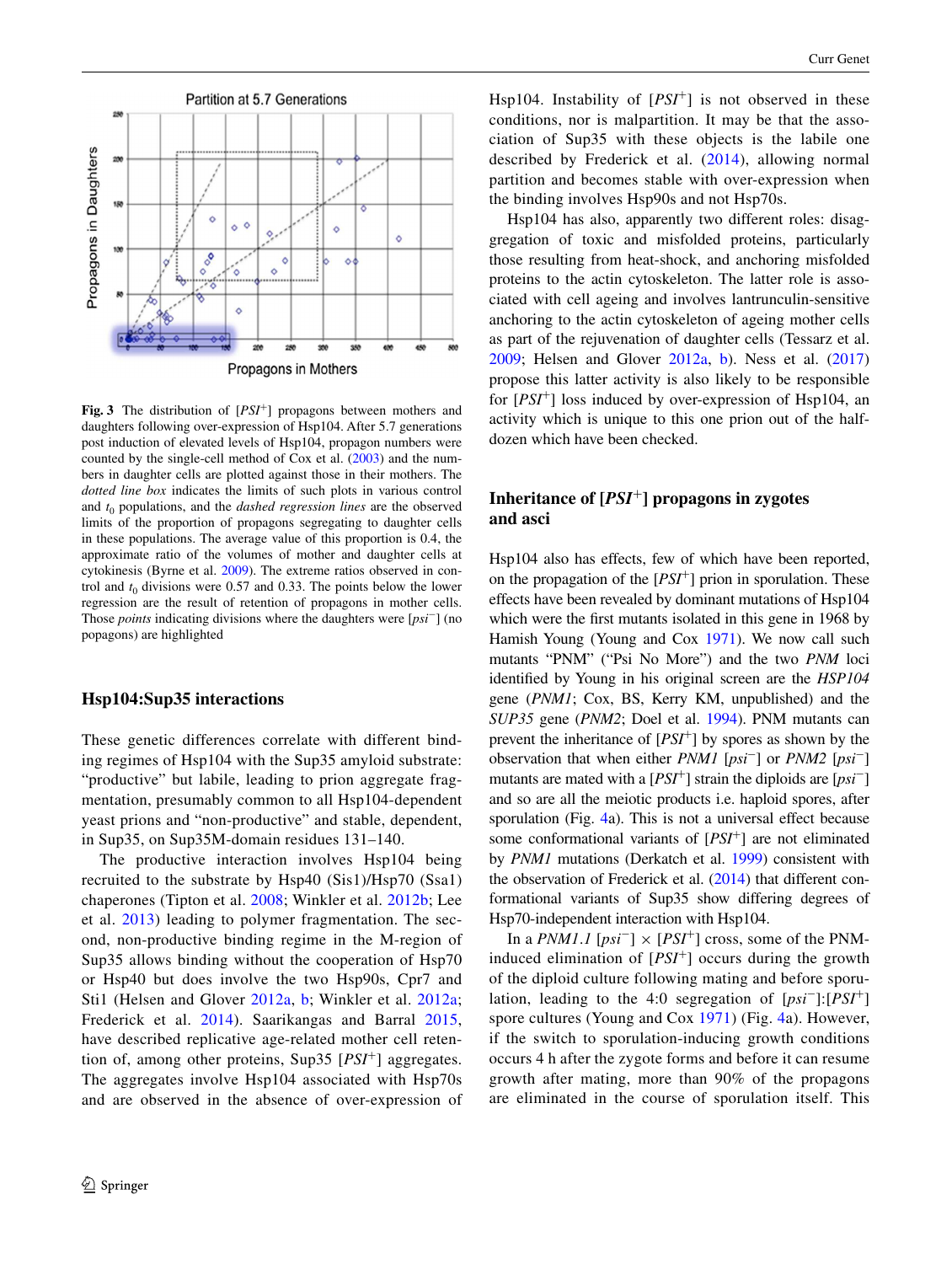

**Fig. 4 A** Analysis of the meiotic segregants arising from a *PNM1*-*1* [*psi*−] × [*PSI*+] strain. Each tetrad (numbered *1*–*8*) gives rise to four haploid spore-generated colonies (labelled *a*–*d*). All of the haploid spores are *red* [*psi*−]. **B** Dominance of the *PNM1*-*1* allele of Hsp104 measured by survival of heat shock treatment is illustrated. NB the *x* axis is on a log scale. The survival of WT Hsp104 in the presence of 3 mM guanidine HCl is shown for comparison. The *PNM1*-*1* allele has the following four mutations: F118L, I338T, G619D, G706D (Jones KM, unpublished data) of which the last three are found in the ATPase domains of the enzyme

<span id="page-5-0"></span>effect is illustrated by Fig. [5](#page-5-0) and the data in Table [1](#page-6-0). (N. B. that the data in this table are taken from a *PNM2G58R* [psi<sup>−</sup>] × [*PSI*<sup>+</sup>] mating: data from [*psi*<sup>−</sup>] × [*PNM1*] crosses are not shown but are exactly comparable). Zygotes formed by crossing a *PNM1*.*1* [*psi*<sup>−</sup>] strain with a 'strong' variant of [*PSI*<sup>+</sup>] 4 h after zygote formation, results in decoration of the propagons from the [*PSI*<sup>+</sup>] parent with Sup35p from the [*psi*<sup>−</sup>] cell (e.g. Fig. [5a](#page-5-0); Satpute-Krishnan et al. [2009](#page-7-33)) and an increase in the number of propagons per cell consistent with the increased cell volume of the zygote (Table [1](#page-6-0)a, b). Analysis of propagon numbers in five tetrads from these zygotes showed a random distribution of 252 propagons per spore with no loss compared with the zygotes' numbers (Table [1](#page-6-0)c). By contrast, when the [*psi*<sup>−</sup>] parent in the cross was replaced with a *PNM2*G58R [*psi*<sup>−</sup>] strain and the same sporulation regime applied (Table [1](#page-6-0)d), 60% of the spores had no propagons with the total number of propagons in the 20 spores scored being 4% of the total number of propagons scored in the five tetrads with the wild-type [*psi*<sup>−</sup>] diploid. It should be noted that half the spores analysed in this cross would carry the *PNM2* gene so any propagons they inherited would not be detectable by the assay we employ. Figure [5c](#page-5-0), d appear to corroborate exactly these genetic data, including the 2:2 segregation of the PNM genes involved, apparent on germination.

### **Hsp104 and transmission of [***PSI*+**] propagons in sporulation**

The cross discussed above (Table [1\)](#page-6-0) involved a PNM allele of *SUP35* (i.e. *PNM2*G58R) not *HSP104* which leaves open the question whether the elimination of [*PSI*<sup>+</sup>] in this cross is due to an unusual sensitivity of the mutant protein to Hsp104 disaggregase. However, we find that dominant *PNM1* mutants of Hsp104 totally lacking ATPase activity give results either quantitatively indistinguishable from those in Table [1,](#page-6-0) or are even more severe in terms of reduction of propagon numbers (Cox, BS unpublished data: see below).

Loss of  $[PSI^+]$  in the  $PNM2^{GS8R}$   $[psi^-] \times [PSI^+]$  would not appear to be an amyloid disaggregation problem, but a propagon segregation problem. Nevertheless, in the absence of any perturbation of Hsp104 function by mutation or environment, all the empirical evidence is consistent with a random distribution of [*PSI*<sup>+</sup>] propagons in both vegetative (mitotic) and sporulation (meiotic) divisions (Table [1](#page-6-0); Byrne et al. [2009](#page-7-32)). Mutations or environmental disturbance may nevertheless affect inheritance in either.

The role of Hsp104 in sporulation has not been explored very extensively although sporulation occurs normally in diploids homozygous for a ∆*hsp104* deletion (e.g. Ünal et al. [2011](#page-7-34)). The possibility remains that, without being essential Hsp104 nevertheless has a role which is important for the distribution of [*PSI*<sup>+</sup>] propagons and perhaps other organelles to spores (see Suda et al. [2007\)](#page-7-35). The possibility that a link between these observations and the rejuvenation which accompanies spore formation (Ünal and Amon [2011](#page-7-36); Ünal et al. [2011\)](#page-7-34) is tantalizing. To explore this we followed the fate of GFP-decorated propagons in sporulation in *PNM1*-*1/*+ [*psi*<sup>−</sup>] diploids. This diploid segregated an average of seven propagons to spores in a total of 10 tetrads analysed. In spite of a starting cytoplasm replete with diffuse GFP and GFP-decorated punctate spots before the arrest of vegetative division and also for 24 h after the induction of meiosis (Fig. [5](#page-5-0)a, b), by the time sporulation was complete after four days, asci showed no fluorescence within the four spores and only weak diffuse fluorescence outside them (Fig. [5](#page-5-0)c). Once returned to growth medium, GFP fluorescence reappeared in the two spores in every ascus to which the Sup35::GFP fusion gene segregated, mostly without the evidence of Sup35::GFP-decorated aggregates (Fig. [5d](#page-5-0)) and there was minimal evidence of GFP-decorated aggregates inherited from the zygotes in which these ascospores formed. In the presence of the dominant *PNM1*-*1* mutation in these sporulating zygotes we estimate that at most only 10% of the Sup35, whether aggregated or not, was dispersed to the spores. What we see is Mendelian inheritance of autonomous new synthesis of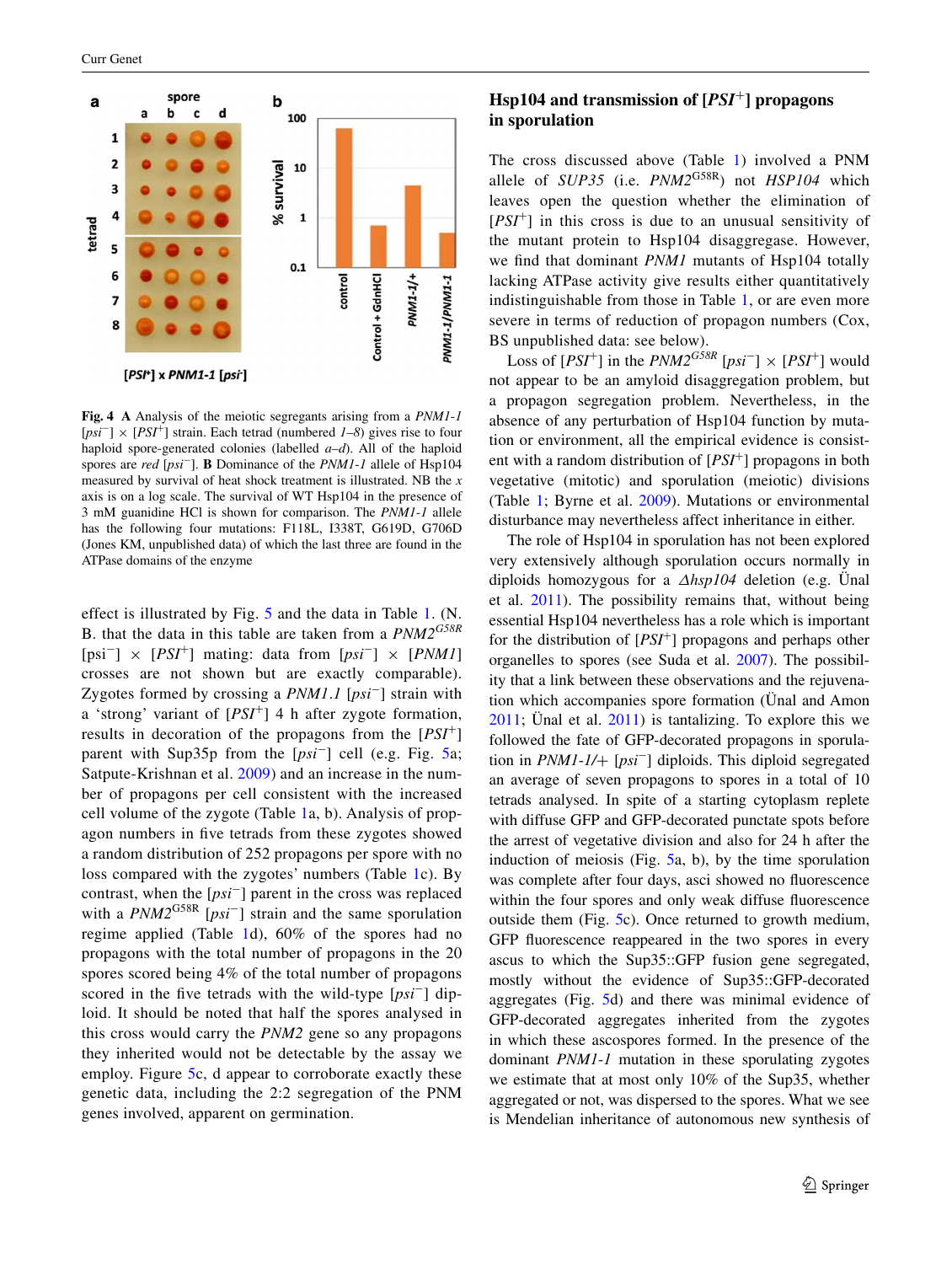<span id="page-6-0"></span>

ents were SY81 *MAT*α *PNM1*-*1 SUP35::GFP* (GFP inserted between the M and C domains of Sup35 in the 74D-694 background) [*psi*−] and 74D-694 *MATa* [*PSI*+]. **a** Zygotes formed within 4 h of mixing the parents. The [*PSI*+] status of the *MATa* parent is revealed by the Sup35 prion aggregates being decorated by the Sup35::GFP of the  $MAT\alpha$  parent. **b** An older zygote with buds and GFP aggregates segregating into them, further growth having been arrested 24 h earlier

this GFP-linked essential protein in the germinating spores, very little of which decorates any Sup35 aggregates.

#### **Degradation, disaggregation or malpartition?**

Another question we raise in our new study (Ness et al. [2017](#page-7-4)) is that of the source of instability of the [*PSI*<sup>+</sup>] prion that is commonly observed in [*PSI*<sup>+</sup>] variants, *PNM2(SUP35)* mutants and heterozygotes formed between them and with strains expressing wild type Sup35, and also in partially dominant *PNM1*(*HSP104*) mutants. Such prion

instability characteristically appears as sectoring in colonies growing on normal growth medium (Fig. [1c](#page-1-0)) and the implication is that the instability is associated with malpartition rather than degradation. No doubt having very low numbers of large propagons would contribute to the spectrum of instability, but interaction with Hsp104 in rejuvenation mode may be a common feature (Verges et al. [2011](#page-7-37)).

after germination, in the two spores in every tetrad that have only the untagged *SUP35* gene. There are very few if any Sup35::GFP-decorated aggregates in the germinating ascospores. The loss of aggregated and diffuse Sup35-GFP is unlikely to be due to Hsp104 disaggregase activity as the *PNM1*-*1* allele has mutations in both ATPase

binding domains (Jones KM, unpublished data, see text)

What is not certain is that any form of intrinsic or induced instability of Sup35/[*PSI*<sup>+</sup>] prions is due to significant degradation or disaggregation of the amyloid form. Disaggregation can be observed in vitro (Shorter and Lindquist [2004\)](#page-7-38) albeit with molar ratios of Hsp104:Sup35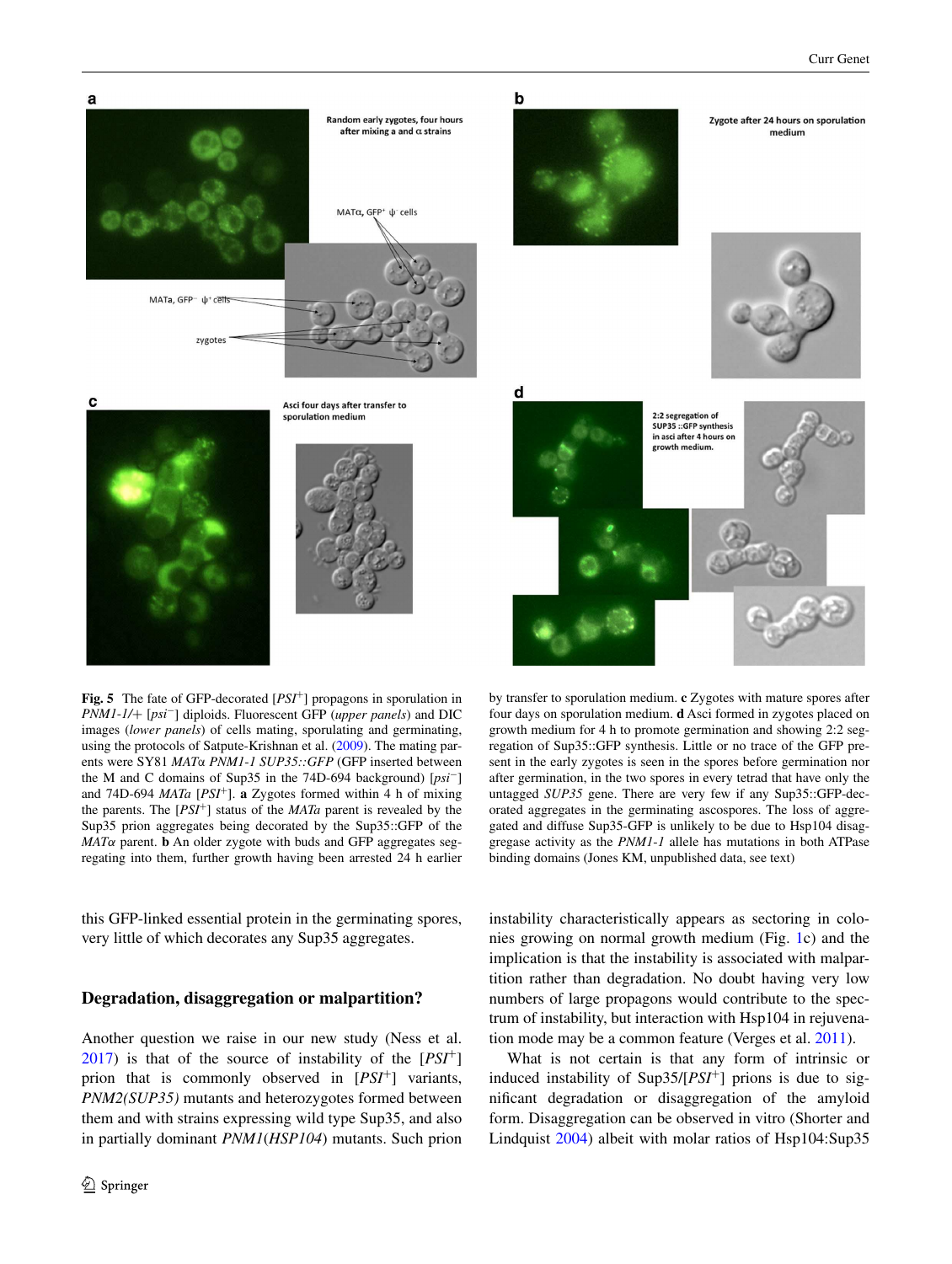**Table 1** The effect on the inheritance of [*PSI*+] propagons in zygotes and asci from matings of (a), MATa, [*PSI*+] with (b and c) MATα [*psi*−] or (d) with PNM2(Sup35<sup>G58R</sup>) [psi<sup>−</sup>] haploids

<span id="page-7-39"></span>

| (a) $\psi$ + strong parent |  |  |  |
|----------------------------|--|--|--|
|----------------------------|--|--|--|

<span id="page-7-19"></span><span id="page-7-18"></span><span id="page-7-7"></span>74, 422, 185, 486, 504, 205, 670, 215, 440, 158, 284, 317, 408, 275, 390, 265, 331, 413, 393, 239, 370, 315, 370, 783

Ave.: 382.5; median: 324

(b) 4-h Zygotes  $(\psi + \times \psi -)$ 

<span id="page-7-32"></span><span id="page-7-23"></span><span id="page-7-0"></span>1316, 2600, 612, 798, 529, 642, 504, 1414, 464, 780, 953, 248, 652, 1081, 178, 698, 682, 1749, 2176, 736, 299

<span id="page-7-29"></span>Ave.: 848; median: 698

(c)  $\psi$ - x  $\psi$ +, Propagons in five tetrads from 4-h-old zygotes

<span id="page-7-33"></span><span id="page-7-20"></span><span id="page-7-15"></span><span id="page-7-11"></span><span id="page-7-10"></span><span id="page-7-2"></span>

| $\sim$ $\sim$ $\sim$ $\sim$ $\sim$ $\sim$<br>. |                                                                     |                |          |          |          |  |  |
|------------------------------------------------|---------------------------------------------------------------------|----------------|----------|----------|----------|--|--|
| Ascus                                          |                                                                     | $\overline{2}$ | 3        | 4        | 5        |  |  |
| Spore: a                                       | 159                                                                 | 225            | 293      | 150      | 209      |  |  |
| b                                              | 192                                                                 | 232            | 264      | 106      | 234      |  |  |
| c                                              | 197                                                                 | 195            | 331      | 397      | 158      |  |  |
| d                                              | 373                                                                 |                | 532      | 261      | 282      |  |  |
| Total                                          | 921                                                                 |                | 1420     | 914      | 883      |  |  |
| Ave.                                           | 260.5                                                               | 217            | 305      | 228.5    | 220.75   |  |  |
| Total overall: 4790; Ave./spore 252.1          |                                                                     |                |          |          |          |  |  |
|                                                | (d) G58R x $\psi$ +, Propagons in five tetrads from 4-h-old zygotes |                |          |          |          |  |  |
| Ascus                                          |                                                                     | 2              | 3        | 4        | 5        |  |  |
| Spore: a                                       |                                                                     | $\theta$       | $\Omega$ | $\Omega$ | $\Omega$ |  |  |
| b                                              | 9                                                                   | 0              | 17       | $\Omega$ | 45       |  |  |
| c                                              |                                                                     |                |          | 88       |          |  |  |
| d                                              | $\Omega$                                                            | 23             | 0        | $\Omega$ | 6        |  |  |
|                                                | Total overall: 191; Ave./spore: 9.05 (19.7 in WT spores)            |                |          |          |          |  |  |

<span id="page-7-40"></span><span id="page-7-31"></span><span id="page-7-17"></span><span id="page-7-9"></span>Propagons in (a) [*PSI*+] haploid cells; (b) in zygotes formed 4 h after mating this [*PSI*+] haploid with a PNM2(Sup35G58R) [*psi*−] haploid; (c) in spores in tetrads from 4-h-old zygotes of this mating and (d) in spores formed in 4-h-old zygotes of the [PSI<sup>+</sup>] parent mated with PNM2.<sup>G58R</sup> ([*psi*−]), all derived from 74D694 [*PSI*+]. Propagons were counted in (b) 4-h-old zygotes, in (a) haploid [*PSI*+] parent unbudded cells and (c, d) in spores from asci formed from 4-h-old zygotes placed on 1% acetate medium. Single unbudded zygotes, haploid unbudded cells and spores from tetrads were picked by micromanipulation to form colonies on rich growth medium (YEPD) 3 mM in guanidine HCl to inhibit the ATPase of Hsp104, to count propagons by the single-cell method method of Cox et al. [\(2003](#page-7-20)). Note that in some zygotes (b), doubling of propagon numbers seems not to have occurred before they were picked, but there is no evidence of a failure in doubling in any of the five tetrads sampled. Compare with Fig. [5](#page-5-0)

<span id="page-7-25"></span><span id="page-7-12"></span>polymer that are far in excess of what may be observed in vivo, but until now (i.e. Ness et al. [2017](#page-7-4)) has not been directly assayed in vivo.

<span id="page-7-28"></span><span id="page-7-22"></span><span id="page-7-21"></span><span id="page-7-14"></span><span id="page-7-13"></span><span id="page-7-4"></span>One of the epidemiological myths about the mammalian PrPSc prion is that it is indestructible by normal physical or chemical methods. For example, sterilizing surgical instruments is not sufficient to quell iatrogenic prion infection, nor is cooking; resistance to proteases has been used as a means of identifying amyloid and Alper et al. [\(1967\)](#page-7-39) could not kill the infectious scrapie agent by ionizing radiation or UV. The thermodynamic facts are that an amyloid fibre exists in an entropy pit and relatively large amounts of energy input are required to get it out (Eichner and Radford [2011\)](#page-7-40). Fragmentation by Hsp104 with the 12 ATPase sites in the hexamolecular collar is achieved by merely extracting a single molecule from within the fibre (Glover and Lum [2009](#page-7-12)). In spite of several published claims to the contrary, there has been no direct <span id="page-7-38"></span><span id="page-7-36"></span><span id="page-7-35"></span><span id="page-7-34"></span><span id="page-7-30"></span><span id="page-7-26"></span><span id="page-7-6"></span><span id="page-7-5"></span><span id="page-7-3"></span><span id="page-7-1"></span>demonstration of in vivo degradation of [*PSI*<sup>+</sup>] Sup35 amyloid aggregates. This leaves us with the need to find other explanations for the appearance of prion-free cells.

<span id="page-7-37"></span><span id="page-7-16"></span>**Acknowledgements** BSC wishes to acknowledge the expert instruction, help, advice and insights, free use of their facilities and generous hospitality received from Dr. Tricia Serio, Dr. Prasana Satputa-Krishnan and other members of the Serio group when he was a guest in their laboratory at Brown University, Providence, R. I. This work was done while BSC held an Emeritus Fellowship funded by the Leverhulme Trust, 2012–2014. The research was also supported by a project grant from the BBSRC to MFT (Ref no. BB/H012982/1).

<span id="page-7-27"></span><span id="page-7-24"></span><span id="page-7-8"></span>**Open Access** This article is distributed under the terms of the Creative Commons Attribution 4.0 International License ([http://crea](http://creativecommons.org/licenses/by/4.0/)[tivecommons.org/licenses/by/4.0/](http://creativecommons.org/licenses/by/4.0/)), which permits unrestricted use, distribution, and reproduction in any medium, provided you give appropriate credit to the original author(s) and the source, provide a link to the Creative Commons license, and indicate if changes were made.